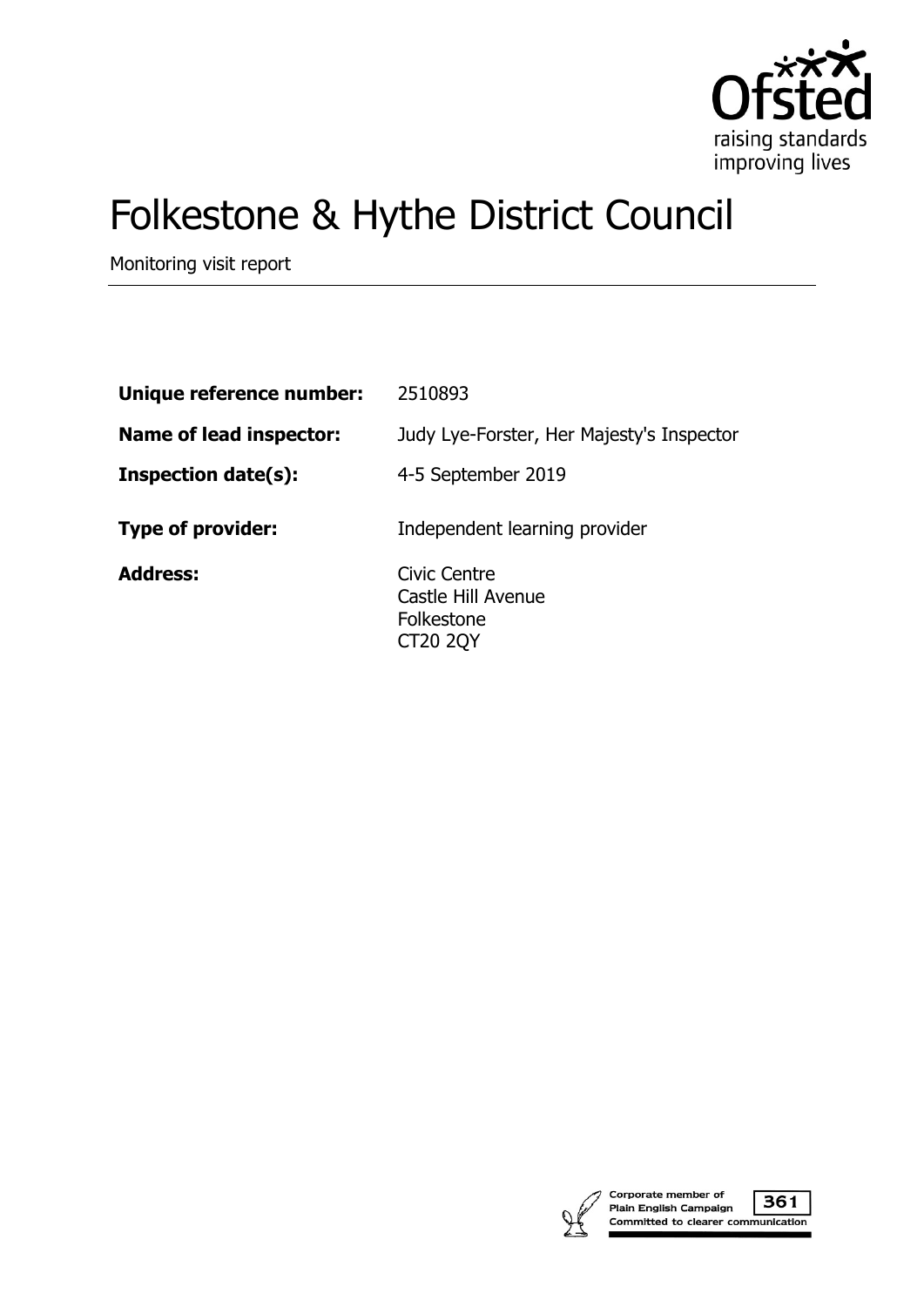

# **Monitoring visit: main findings**

## **Context and focus of visit**

From October 2018, Ofsted undertook to carry out monitoring visits to all newly directly funded providers of apprenticeship training provision which began to be funded from April 2017 or after by the Education and Skills Funding Agency and/or the apprenticeship levy. This monitoring visit was undertaken as part of those arrangements and as outlined in the 'Further education and skills inspection handbook', especially the sections entitled 'Providers newly directly funded to deliver apprenticeship training provision' and 'Monitoring visits'. The focus of these visits is on the themes set out below.

Folkestone and Hythe District Council has been offering apprenticeships funded by the employer levy since February 2018. The apprenticeship provision was established to deliver leadership and management apprenticeships to existing members of staff who have been identified as potential candidates for promotion into more senior roles. Currently, there are 40 apprentices, all on standards-based apprenticeships at level 3. The vast majority are on the standard for team leaders and supervisors and two apprentices are on the standard for learning and development practitioners. Apprentices are based at the four key district offices in Folkestone, Dover, Canterbury and Thanet.

## **Themes**

## **How much progress have leaders made in ensuring that the provider is meeting all the requirements of successful apprenticeship provision?**

#### Leaders and managers have a clear rationale and justification for the apprenticeship programme. They have carefully planned and designed it to meet the needs of the apprentices and of the business. The chief executive and personnel committee of the council provide appropriate governance and maintain effective scrutiny and oversight of the provision.

Leaders know their provision well and can accurately identify the areas that require further development. Where weaknesses are identified, they act swiftly to put interventions in place to ensure that the apprentices are not at a disadvantage. Managers use appropriate processes to monitor and assess the quality of the teaching and learning and provide helpful feedback to tutors.

Managers and tutors have appropriate qualifications, expertise and experience in leadership and management that they use effectively to deliver the programme. Where tutors do not hold teaching or assessor qualifications, they complete these swiftly. Apprentices have very good access to a wide range of internal and external

## **Reasonable progress**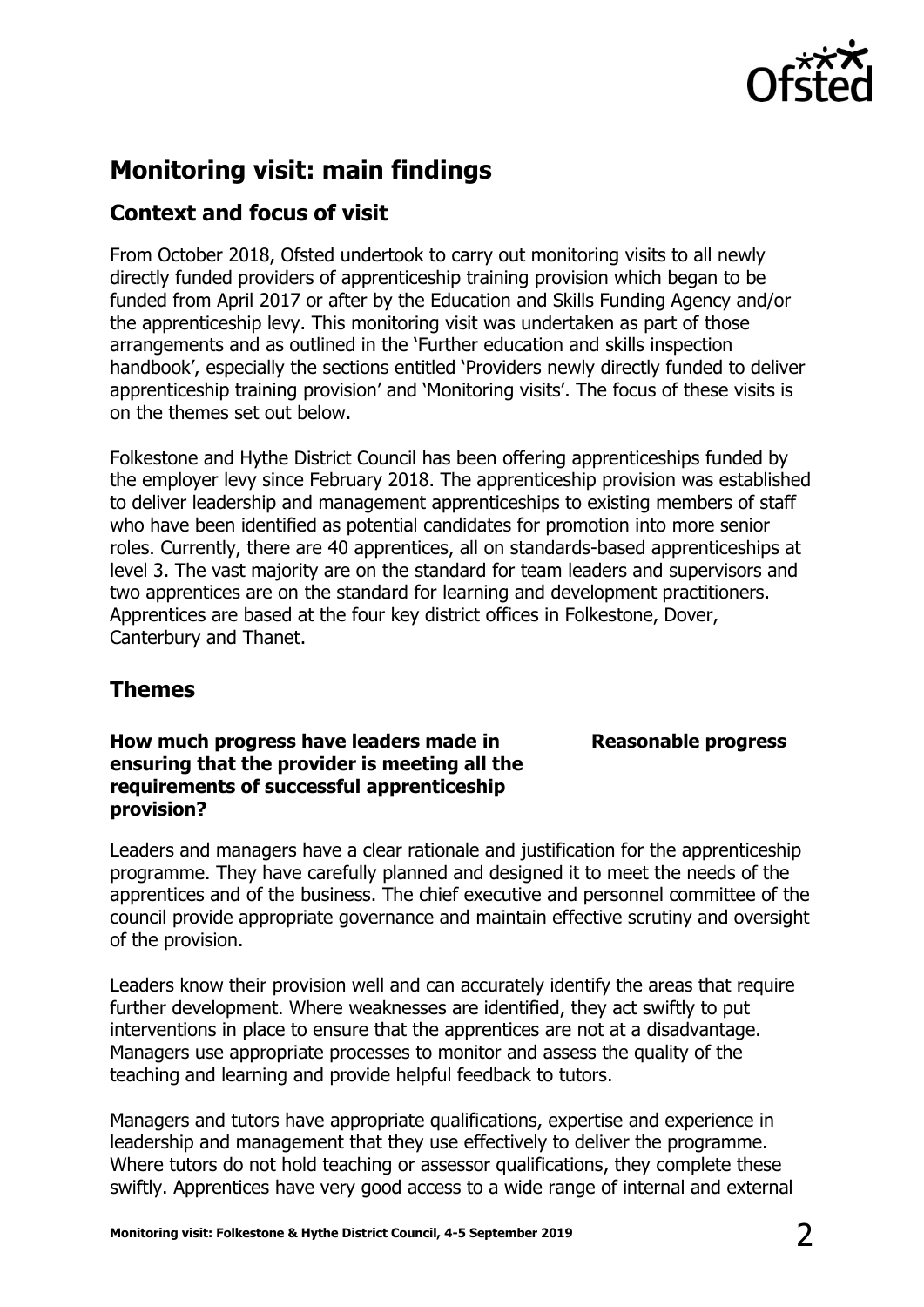

staff development activities, including taking formal qualifications and professional courses that enhance their learning.

Managers work closely with the apprentices' line managers to ensure that they fully understand the requirement for off-the-job training. Line managers benefit from the apprenticeship programme because of the positive impact it has on their workforce.

Apprentices apply internally for secondments, for additional responsibility through project work and for promotions. In addition, they access external impartial careers advice and guidance through the leaders' and managers' professional body portal and careers hub.

Leaders and managers do not yet record in enough detail the progression of those apprentices who have completed. They record promotions but do not capture the additional responsibility they may have been given within their roles.

Most apprentices understand the arrangements for end-point assessment but not all of them are aware that they could achieve higher grades.

#### **What progress have leaders and managers made in ensuring that apprentices benefit from highquality training that leads to positive outcomes for apprentices? Reasonable progress**

Apprentices follow appropriate apprenticeship standards that closely meet their professional development needs. All apprentices manage small- to medium-sized teams but have limited or no previous management training. Several of them are soon to take on more management responsibilities. Apprentices are very well motivated and gain huge benefit from completing the apprenticeship.

Tutors plan and deliver effective and relevant taught workshops. Apprentices benefit from a variety of good-quality materials and resources. Tutors provide detailed information to apprentices before the training workshops so that they can do prereading to support their learning.

Tutors provide additional monthly study workshops where apprentices receive extremely useful individual support and advice on completing their assignments. Apprentices' work is of a high quality and all those who have completed the standard have achieved distinction.

Staff are highly qualified in their specialist area and are very proactive in continuously improving the provision in response to learners' feedback and peer review support.

Apprentices develop substantial new skills, knowledge and behaviours. They and their teams benefit from their improved management abilities. For example, apprentices can delegate more effectively and adapt their communication styles to cope with different situations. As a result, the efficiency and motivation of their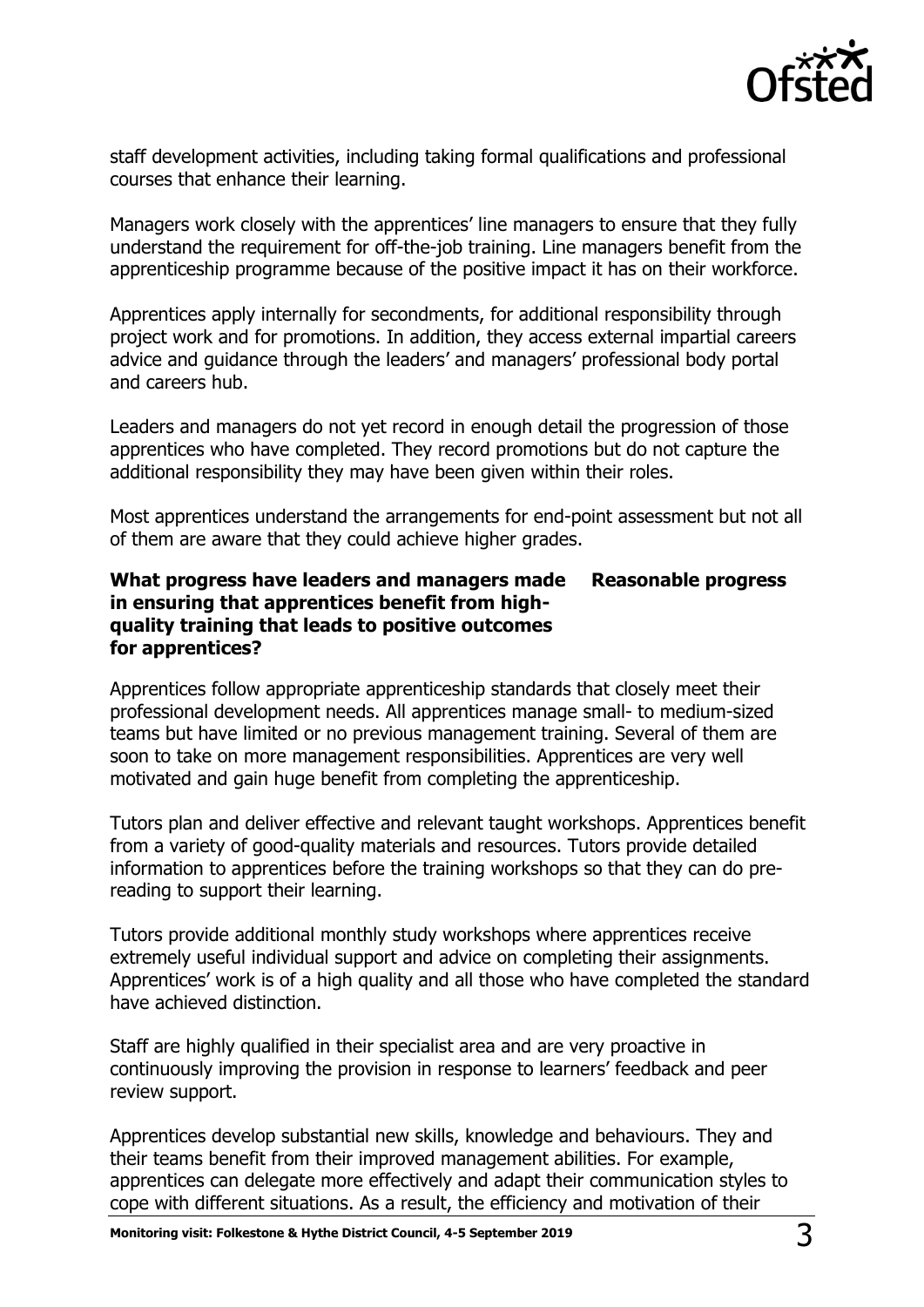

teams have improved, and they are better able to prioritise work, which has reduced stress and improved well-being.

Apprentices' line managers are very supportive of the apprentices and are keen to be involved in the development of their workforce. However, they do not currently attend review meetings but provide a written report. Therefore, they do not contribute to discussions about the individualised skills development needs of the apprentice.

Tutors carefully weave further development of English skills into the programme. However, they do not develop apprentices' mathematical skills so that apprentices gain the necessary confidence and ability prior to completing the budget management module of the course.

#### **How much progress have leaders and managers made in ensuring that effective safeguarding arrangements are in place? Significant progress**

A keen awareness of safeguarding permeates the culture throughout the councils where apprentices work and, as a result, consideration of safeguarding is well embedded into the apprentices' daily activities. Apprentices and tutors demonstrate a good understanding of safeguarding, the 'Prevent' duty and British values and can relate these easily to their job roles.

Apprentices feel safe in their workplaces and know who to speak to if they have any concerns. They have good access to an extensive range of support, which includes counselling and confidential services. Apprentices receive a comprehensive package of training which is thorough and includes frequent updates.

All council employees go through a rigorous recruitment process, which includes all necessary pre-employment checks and, where appropriate, disclosure and barring service checks. The designated safeguarding officer is experienced and well qualified. Managers have excellent relationships with external agencies and can access them effectively, if required, through an inter-agency referral process.